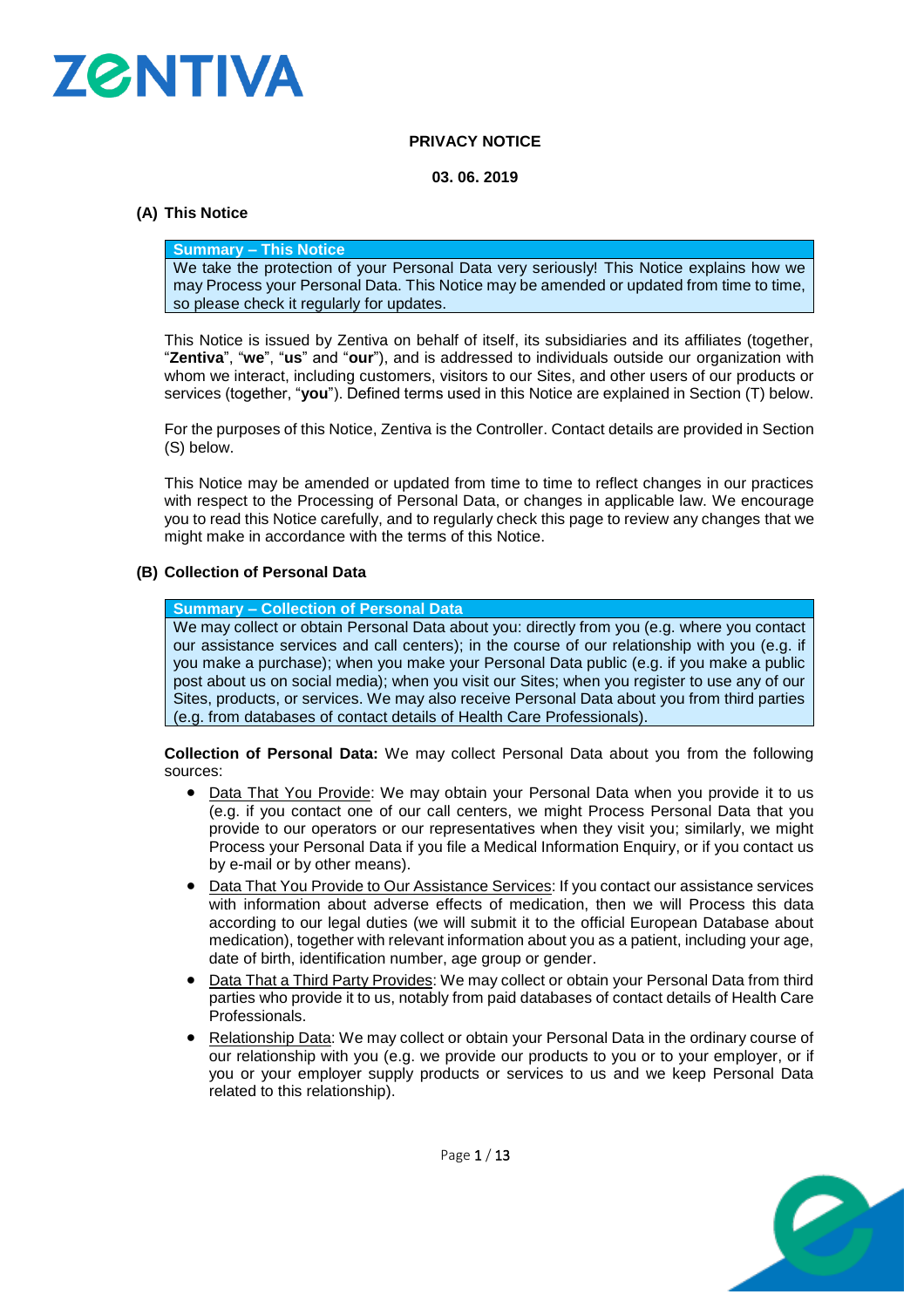# **ZØNTIVA**

- Data That You Make Public: In some cases, we may collect or obtain your Personal Data that you manifestly choose to make public, including *via* social media (e.g. we may collect information from your social media profile(s), if you make a public post about us).
- Site Data: We may collect or obtain your Personal Data when you visit any of our Sites or use any features or resources available on or through a Site.

# **(C) Creation of Personal Data**

**Summary – Creation of Personal Data** We may create Personal Data about you (e.g. records of your interactions with us).

We may also create Personal Data about you, such as records of your interactions with us, and details of your purchase history or your preferences.

## **(D) Categories of Personal Data That We May Process**

**Summary – Categories of Personal Data That We May Process**

We may Process: your personal details (e.g. your name); demographic data (e.g. your age); your contact details (e.g. your address); records of your consents; purchase details; payment details (e.g. your billing address); information about adverse effects of medication related to you; your medical records; information about our Sites (e.g. the type of device you are using); details of your employer (where relevant); information about your interactions with our content or advertising; any views or opinions you provide to us.

We may Process the following categories of Personal Data about you:

- Personal Details: Given name(s); preferred name; and photograph.
- Demographic Information: Gender; date of birth/age; nationality; salutation; title; and language preferences.
- Contact Details: Correspondence address; shipping address; telephone number; e-mail address; details of Personal Assistants, where applicable; messenger app details; online messaging details; and social media details.
- Consent Records: Records of any consent you may have given, together with the date and time, means of consent and any related information (e.g. the subject matter of the consent).
- Payment Details: Invoice records; payment records; billing address; payment method; bank account number; accountholder name; account security details; BACS details; SWIFT details; IBAN details; payment amount; payment date; and records of checks.
- General Medical Information: Information about: your illnesses; health records, including information about your weight, height, physical pressure and other relevant information; records of your medical procedures; eating habits and lifestyle; consumption of alcohol, tobacco and drugs.
- Medication Records: Records of medication that has been prescribed to you and its effects; information about medication that you have consumed or that you consume; information about your health insurance

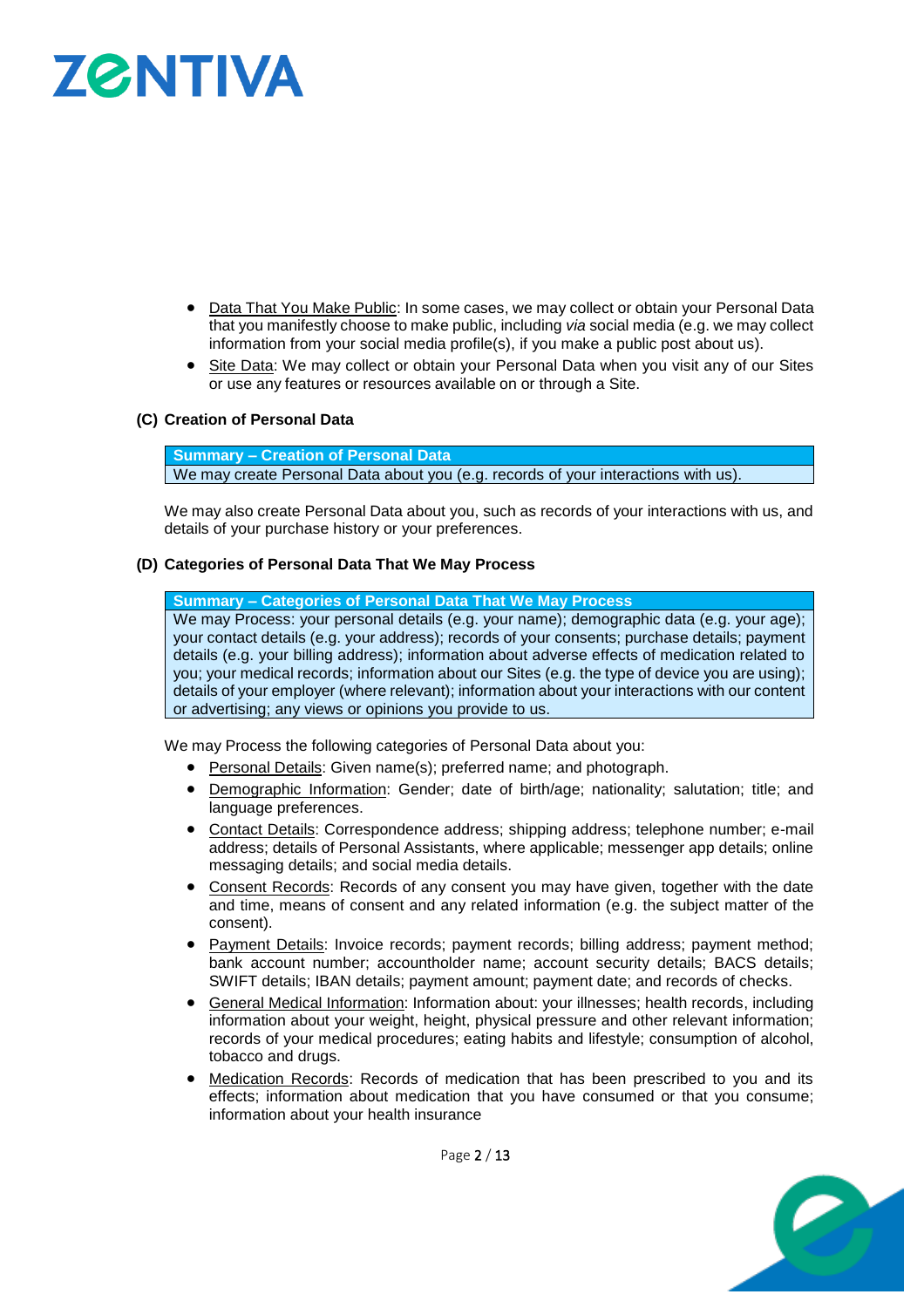

- Details about Profession and Specialization: Specialization, profession or professional affiliation and preferences of Health Care Professionals.
- Data relating to reputation and financial background: capital links, financial conditions, offences and convictions, contact and bank details of suppliers and customers.
- Data Relating to Our Sites: Device type; operating system; browser type; browser settings; IP address; language settings; dates and times of connecting to a Site; username; password; security login details; usage data; aggregate statistical information.
- Employer Details: Where you interact with us in your capacity as an employee, the name, address, telephone number and e-mail address of your employer, to the extent relevant.
- Content and Advertising Data: Records of your interactions with our online advertising and content, records of advertising and content displayed on pages displayed to you, and any interaction you may have had with such content or advertising (including mouse hover, mouse clicks, any forms you complete (including incomplete forms not submitted) and any touchscreen interactions.
- Views and Opinions: Any views and opinions that you choose to send to us, or publicly post about us on social media platforms.

# **(E) Legal Basis for Processing Personal Data**

#### **Summary – Legal Basis for Processing Personal Data**

We may Process your Personal Data where: you have given your prior, express consent; the Processing is necessary for a contract between you and us; the Processing is required by applicable law; or where we have a valid, legitimate interest in the Processing.

In Processing your Personal Data in connection with the purposes set out in this Notice, we may rely on one or more of the following legal bases, depending on the circumstances:

- Consent: We may Process your Personal Data where we have obtained your prior, express consent to the Processing (this legal basis is only used in relation to Processing that is entirely voluntary – it is not used for Processing that is necessary or obligatory in any way);
- Contractual Necessity: We may Process your Personal Data where the Processing is necessary in connection with any contract that you may enter into with us, e.g. we will rely on this legal basis if we deliver goods to you, or if we would be sending you letters in relation to our contracts;
- Compliance with Applicable Law: We may Process your Personal Data where the Processing is required by applicable law; e.g. we may have a legal duty to retain information about adverse effects of medication, in which case we will retain information about any adverse effects of medication about which you informed us through our call service or otherwise; or
- Legitimate Interests: We may Process your Personal Data where we have a legitimate interest in the Processing. The balancing test that we conduct in each case is as follows:
	- o We ensure that the Processing is lawful, proportionate, and conducted in accordance with the terms of this Notice;
	- o We ensure that we have a legitimate business need to perform the Processing; and
	- $\circ$  We ensure that there is no material likelihood of any adverse impact on your interests, fundamental rights, or freedoms, as a result of the Processing.

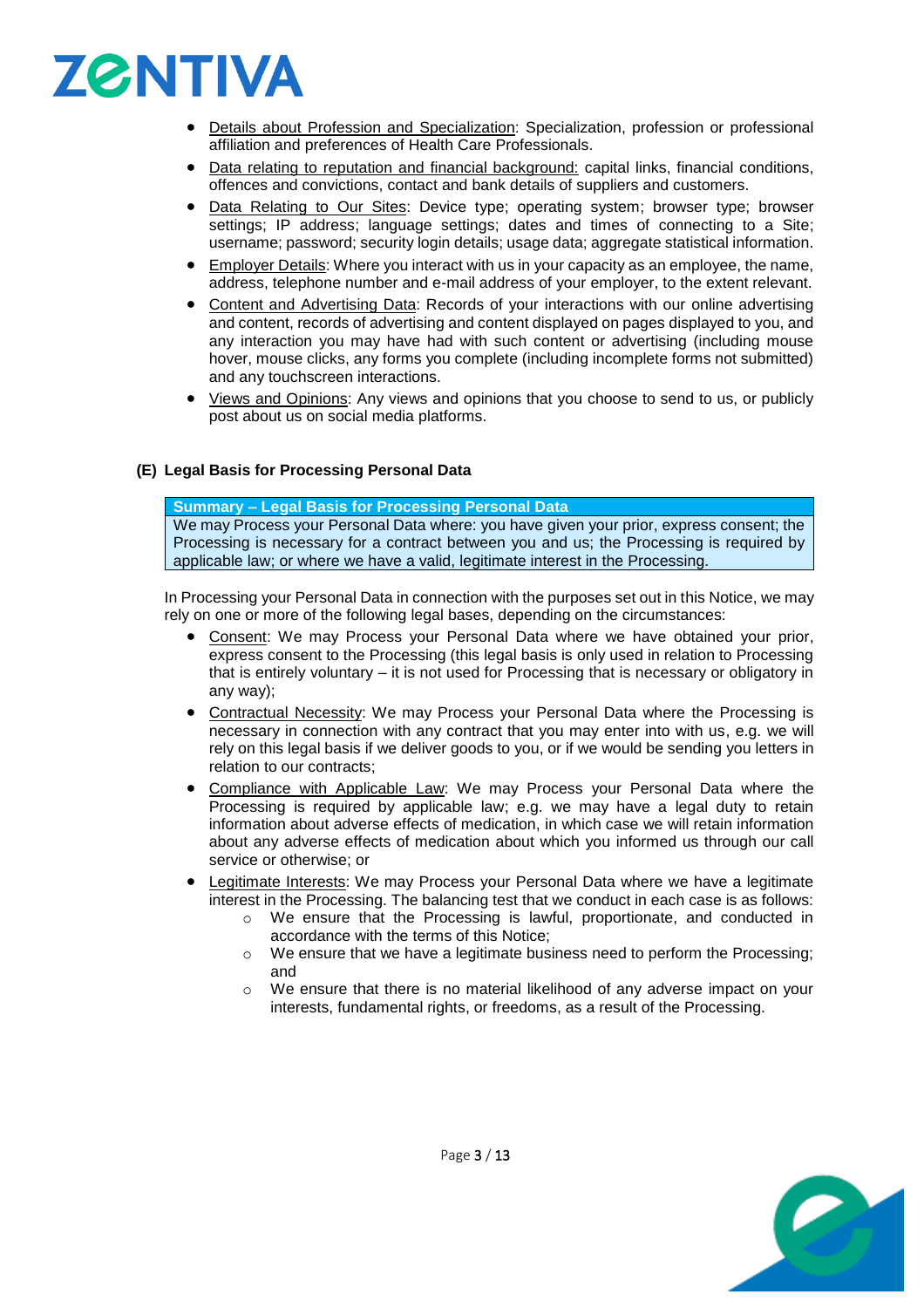

# **(F) Sensitive Personal Data**

#### **Summary – Sensitive Personal Data**

We do not seek to collect or otherwise Process your Sensitive Personal Data. Where we need to Process your Sensitive Personal Data, such as your medical records or information about adverse effects of medication on your health, we Process it only for a legitimate purpose, and we do so in accordance with applicable law.

We do not seek to collect or otherwise Process Sensitive Personal Data in the ordinary course of our business. Where it becomes necessary to Process your Sensitive Personal Data for any reason, we rely on one of the following legal bases:

- Compliance with Applicable Law: We may Process your Sensitive Personal Data where the Processing is required or permitted by applicable law (e.g. we need to Process data about adverse effects of medication);
- Necessary for Medical Reasons: We may Process your Sensitive Personal Data where it is necessary in order to provide health care or for management of the health care system, or where it is necessary to ensure the high standard of safety of medicinal products (e.g. information about adverse effects of medication can be Processed in order to ensure that it will not cause harm to other patients);
- Necessary for Scientific Purposes: We may Process your Sensitive Personal Data if it is necessary for scientific purposes (e.g. for the development of new, safer and better medicine); or
- Consent: We may Process your Sensitive Personal Data where we have, in accordance with applicable law, obtained your prior, express consent prior to Processing your Sensitive Personal Data (this legal basis is only used in relation to Processing that is entirely voluntary – it is not used for Processing that is necessary or obligatory in any way).

If you provide Sensitive Personal Data of any other data subject to us, you must ensure that it is lawful for you to disclose such data to us, including ensuring that one of the legal bases set out above is available to us with respect to the Processing of those Sensitive Personal Data.

# **(G) Purposes For Which We May Process Your Personal Data**

**Summary – Purposes For Which We May Process your Personal Data** We may Process your Personal Data for the following purposes: providing products and services to you; submission to the European Database of adverse effects of medication; compliance with applicable legal obligations; improving our products and services; ensuring the safety of our customers; operating our Sites; communicating with you; managing our IT systems; financial management; conducting surveys; ensuring the security of our premises and systems; conducting investigations where necessary; and improving our Sites.

We may Process your Personal Data for the following purposes, subject to applicable law:

- Provision of Products and Services: Providing our products, services, or Sites; providing products and services on request; providing promotional items upon request; and communicating with you in relation to those products and services. This may include, e.g. our Processing of your data in order to ship goods that you have bought, in order to send you an invoice, etc.
- Submission of Information regarding Adverse Effects: We are obliged to submit your Personal Data to the European Database when you report adverse effects of medication. If you give us your contact details, we will also report them for follow-up activities.
- Compliance with Laws and Regulations: Adhering to our numerous legal obligations, such as keeping track of contradictions of our medications; keeping your medical files for these



Page 4 / 13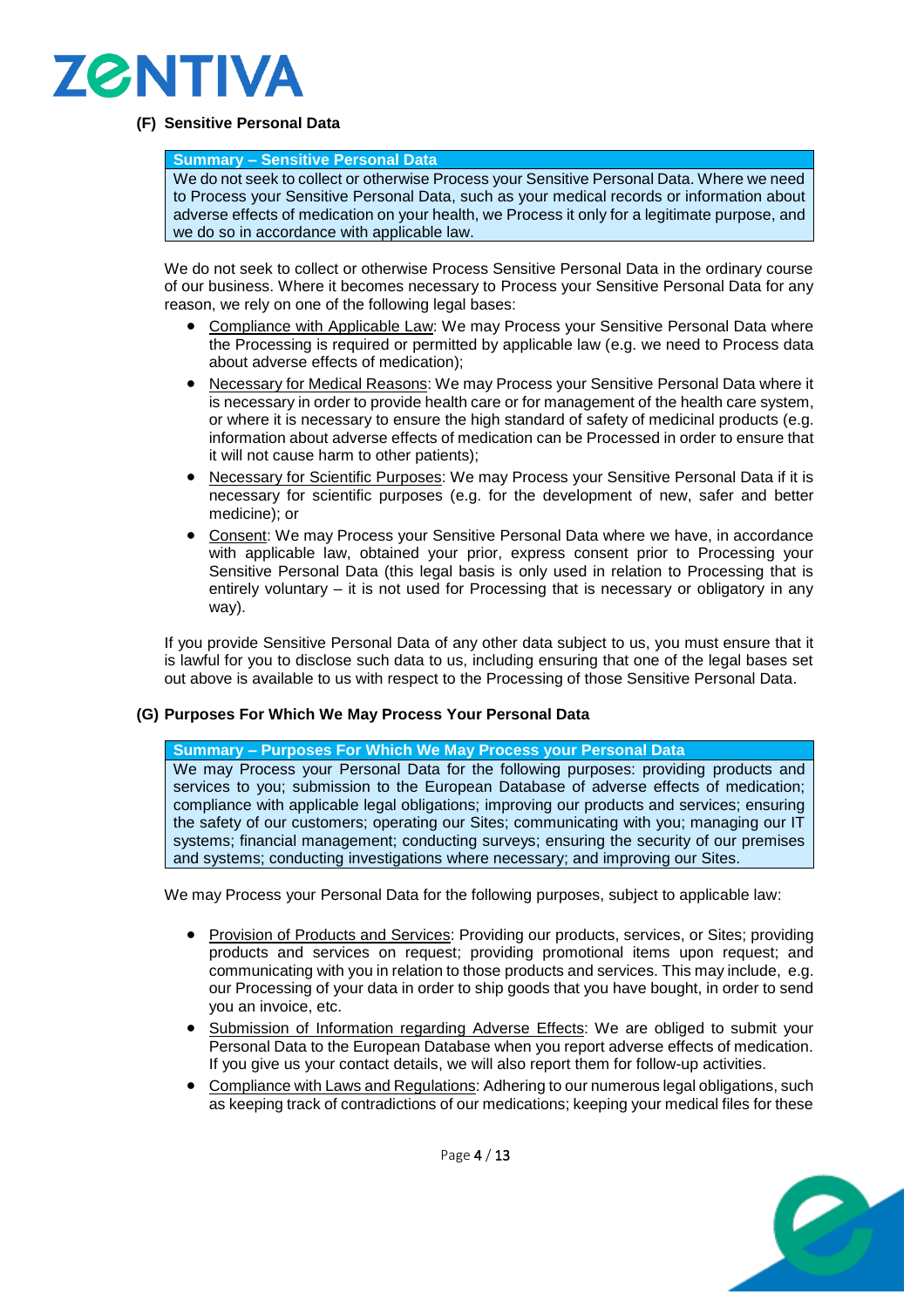

regulatory purposes; using this documentation in case of investigation by relevant authorities or in some other interaction with public authorities.

- **Enhancing Cooperation with Health Care Professionals: We Process Personal Data** provided to us by Health Care Professionals in order to assess which type of medication we should be offering, preparing special discounts, programs etc.; we also Process Personal Data provided by Health Care Professionals to enhance cooperation with them, e.g. to invite them to some of our conferences, expert panels, etc.
- Conducting bioequivalence studies: We may process your Personal Data when conducting bioequivalence studies together with clinical and contract research organizations.
- To Improve Services for Our Customers: We may use your Personal Data to improve our services; to offer you more relevant goods; to present you with better offers.
- To Provide Customer Service: To provide you with the best service possible; to help you with any issues or problems; to recommend our services and goods.
- To Confirm Your Eligibility: If some of our products or content is only aimed at certain group of our customers (e.g. Health Care Professionals), we have to Process your Personal Data to see if you are eligible.
- Compliance Checks: Fulfilling our regulatory compliance obligations, including 'Know Your Client' checks; and confirming and verifying your identity (including by using credit reference agencies); and screening against government and/or law enforcement agency sanctions lists and other legal restrictions.
- Our Sites: Operating and managing our Sites; providing content to you; displaying advertising and other information to you; communicating and interacting with you *via* our Sites; and notifying you of changes to any of our Sites, our products, or our services.
- Communications: Communicating with you *via* any means (including *via* e-mail, telephone, text message, social media, post or in person), with news items and other information in which you may be interested, subject to ensuring that such communications are provided to you in compliance with applicable law; maintaining and updating your contact information where appropriate; and obtaining your prior, opt-in consent where required.
- Communications and IT Operations: Management of our communications systems; operation of IT security systems; and IT security audits.
- Health and Safety: Health and safety assessments and record keeping; and compliance with related legal obligations.
- Financial Management: Sales; finance; corporate audit; and vendor management.
- Surveys: Engaging with you for the purposes of obtaining your views on our products and services.
- Security: Physical security of our premises (including records of visits to our premises; and CCTV recordings); and electronic security (including login records and access details).
- Investigations: Detecting, investigating and preventing breaches of policy, and criminal offences, in accordance with applicable law.
- Legal Proceedings: Establishing, exercising and defending legal rights.
- Improving Our Sites, and Products: Identifying issues with our Sites, or our products; planning improvements to our Sites, or our products; and creating new Sites, or products.

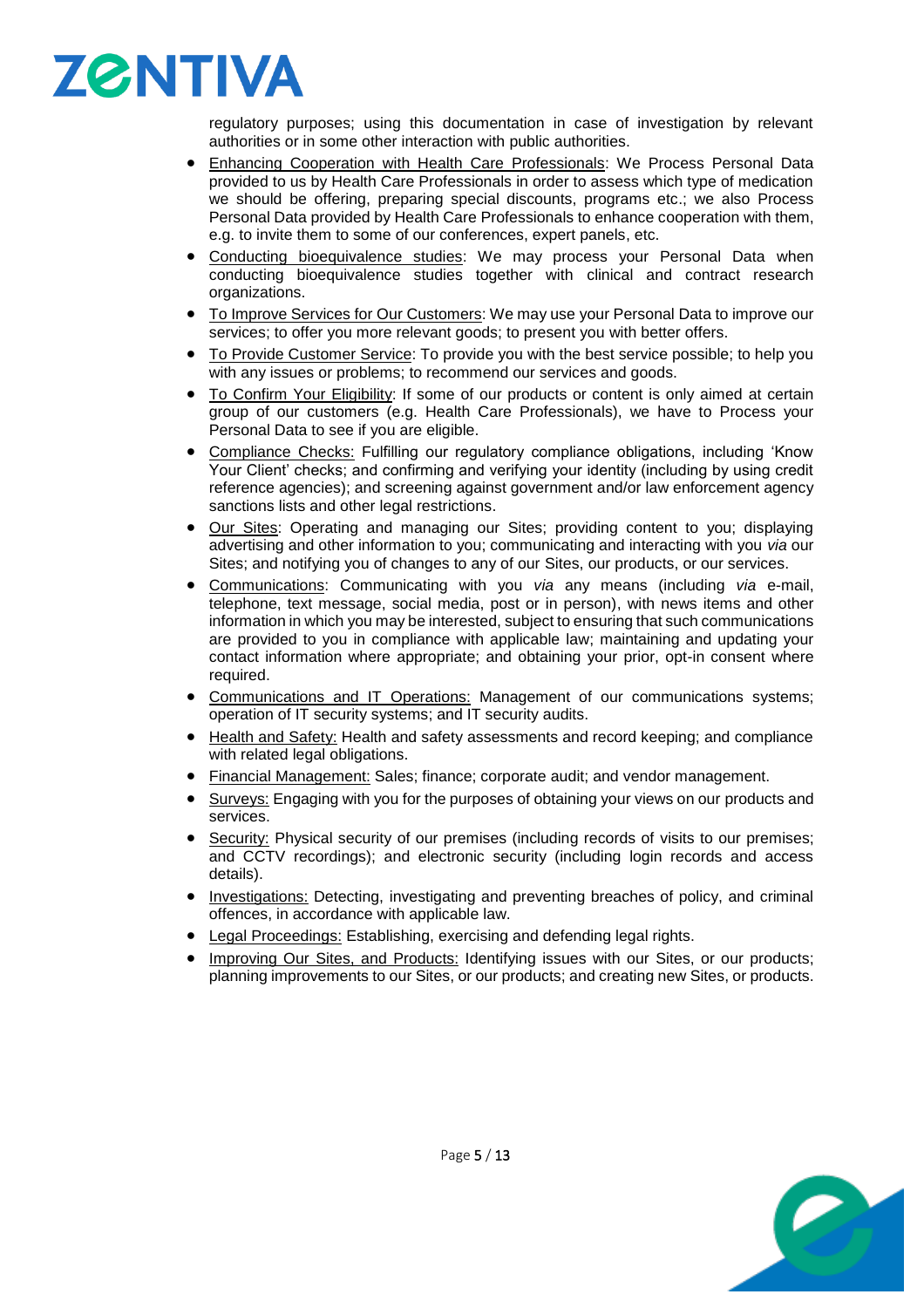

# <span id="page-5-0"></span>**(H) Disclosure of Personal Data to Third Parties**

## **Summary – Disclosure of Personal Data to Third Parties**

We may disclose your Personal Data to: legal and regulatory authorities; our external data Processor and subcontractors of our Processor; our external advisors; any party as necessary in connection with legal proceedings; any party as necessary for investigating, detecting or preventing criminal offences; any purchaser of our business; and any third-party providers of advertising, plugins or content used on our Sites.

We may disclose your Personal Data to other entities within the Zentiva group, for legitimate business purposes (including operating our Sites, and providing products and services to you), in accordance with applicable law. A full list of Zentiva group entities that may have access to the Personal Data is available in Section [\(S\)](#page-10-0) below.

In addition, we may disclose your Personal Data to:

- you and, where appropriate, your appointed representatives;
- legal and regulatory authorities, when obliged to do so by law or by command of a relevant authority, or for the purposes of reporting any actual or suspected breach of applicable law or regulation;
- our external data Processor, currently Genpact International Inc., 40 Old Ridgebury Road, Third Floor, Danbury, CT 06810, United States of America who, in turn, arranges for the Personal Data Processing through its subcontractors some of whom may also be located outside the EEA, e.g. in the U.S. and India: Further information about Genpact International Inc. and its subcontractors can be found at: [*http://www.genpact.com/about-us/privacy*];
	- accountants, auditors, lawyers and other outside professional advisors to Zentiva, subject to binding contractual obligations of confidentiality;
	- other third party Processors (such as payment services providers; shipping companies; etc.), located anywhere in the world, subject to the requirements noted below in this Section [\(H\);](#page-5-0)
	- any relevant party, law enforcement agency or court, to the extent necessary for the establishment, exercise or defense of legal rights;
	- any relevant party for the purposes of preventing, investigating, detecting or prosecuting criminal offences or executing criminal penalties;
	- any relevant third party acquirer(s), in the event that we sell or transfer all or any relevant portion of our business or assets (including in the event of reorganization, dissolution or liquidation); and
	- any relevant third-party provider, where our Sites use third-party advertising, plugins or content. If you choose to interact with any such advertising, plugins or content, your Personal Data may be shared with the relevant third-party provider. We recommend that you review that third party's privacy policy before interacting with its advertising, plugins or content.

If we engage a third-party Processor to Process your Personal Data, the Processor will be subject to binding contractual obligations to: (i) only Process the Personal Data in accordance with our prior written instructions; and (ii) take measures to protect the confidentiality and security of the Personal Data; together with any additional requirements under applicable law.

# **(I) Profiling**

## **Summary – Profiling**

The Processing of your Personal Data may include automated decision-making, including Profiling.

The Processing of your Personal Data may include automated decision-making, including Profiling, which is carried out for the following purposes:



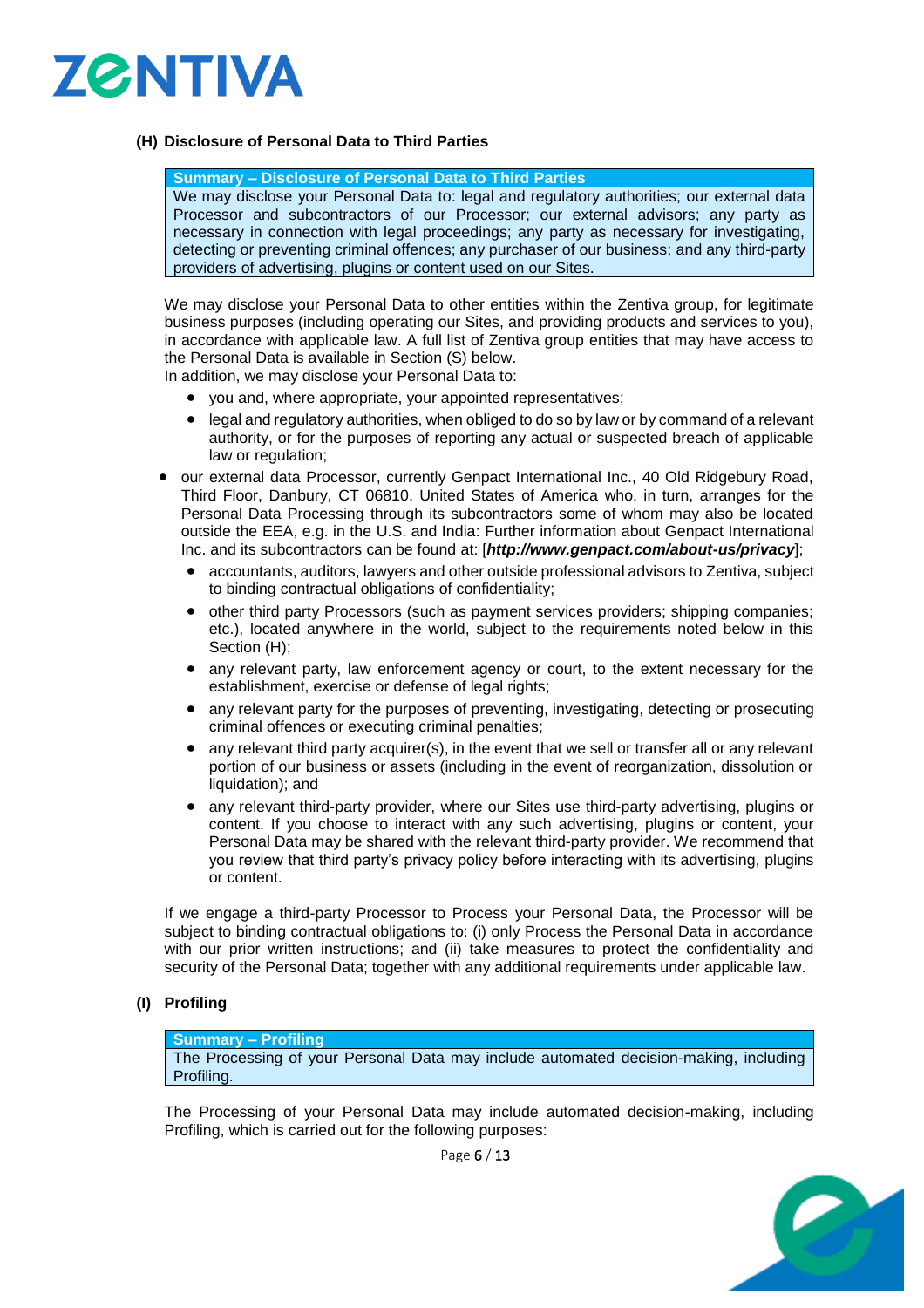

| <b>Profiling Activity</b>                    | <b>Logic of Profiling Activity</b>                                                                                                                                                                      | <b>Consequences for You</b>                                                                                                                                                                                   |  |
|----------------------------------------------|---------------------------------------------------------------------------------------------------------------------------------------------------------------------------------------------------------|---------------------------------------------------------------------------------------------------------------------------------------------------------------------------------------------------------------|--|
| Profiling of Health<br>Care<br>Professionals | We analyze our interactions with<br>Health Care Professionals in order<br>to contact them with the most<br>relevant products and in order to<br>provide the most useful offers for<br>them.             | vou are a Health Care<br>lf.<br>Professional, this might affect<br>prices that we charge you, and it<br>might affect the content of our<br>offers for you.                                                    |  |
| Customized<br><b>Discounts</b>               | We analyze the purchasing activity<br>and interests of our customers. This<br>information is analyzed to determine<br>the most appropriate promotions<br>discounts to offer<br>and<br>our<br>customers. | If you are our direct customer,<br>this Profiling activity may mean<br>that you receive discounts that<br>are not available to others, and<br>that others receive discounts<br>that are not available to you. |  |

## **(J) International Transfer of Personal Data**

**Summary – International Transfer of Personal Data** We may transfer your Personal Data to recipients in other countries. Where we transfer Personal Data from the EEA to a recipient outside the EEA that is not in an Adequate Jurisdiction, we do so on the basis of Standard Contractual Clauses.

Because of the international nature of our business, we may need to transfer your Personal Data within the Zentiva group, and to third parties as noted in Section [\(H\)](#page-5-0) above (notably to subcontractors of our data Processor, Genpact), in connection with the purposes set out in this Notice. For this reason, we may transfer your Personal Data to other countries that may have different laws and data protection compliance requirements to those that apply in the country in which you are located. Typically these transfers would be either to the U.S. or India.

Where we transfer your Personal Data from the EEA to recipients located outside the EEA who are not in Adequate Jurisdictions, we do so on the basis of Standard Contractual Clauses. You may request a copy of our Standard Contractual Clauses using the contact details provided in Section [\(S\)](#page-10-0) below.

Please note that when you transfer any Personal Data directly to a Zentiva entity established outside the EEA, we are not responsible for that transfer of your Personal Data. We will nevertheless Process your Personal Data, from the point at which we receive such data, in accordance with the provisions of this Notice.

#### **(K) Data Security**

**Summary – Data Security**

We implement appropriate technical and organizational security measures to protect your Personal Data. Please ensure that any Personal Data that you send to us are sent securely.

We have implemented appropriate technical and organizational security measures designed to protect your Personal Data against accidental or unlawful destruction, loss, alteration, unauthorized disclosure, unauthorized access, and other unlawful or unauthorized forms of Processing, in accordance with applicable law.

Because the internet is an open system, the transmission of information *via* the Internet is not completely secure. Although we will implement all reasonable measures to protect your Personal Data, we cannot guarantee the security of your data transmitted to us using the Internet



Page 7 / 13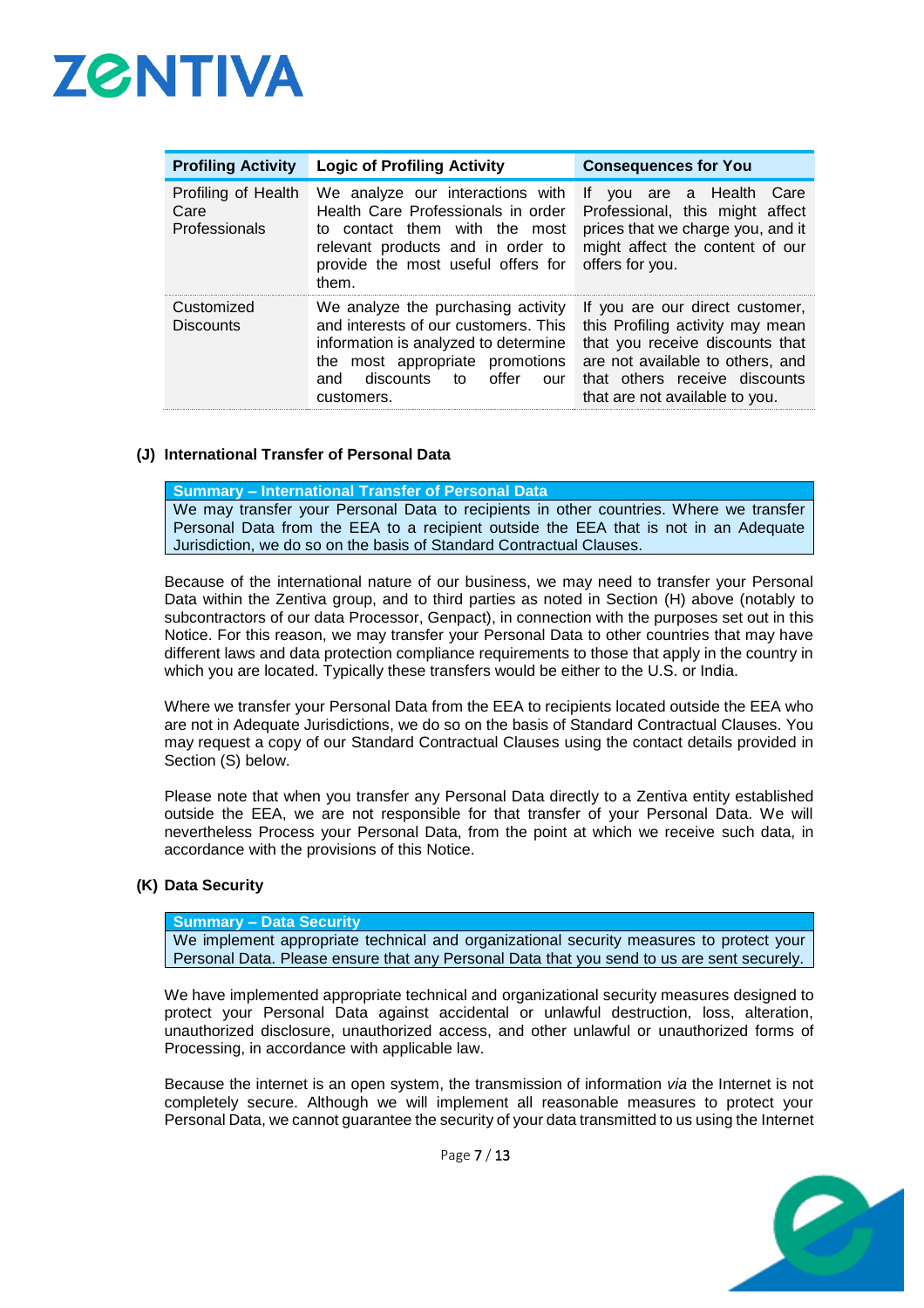

– any such transmission is at your own risk and you are responsible for ensuring that any Personal Data that you send to us is sent securely.

## **(L) Data Accuracy**

**Summary – Data Accuracy**

We take every reasonable step to ensure that your Personal Data is kept accurate and upto-date and is erased or rectified if we become aware of inaccuracies. Please let us know if your Personal Data that we keep is inaccurate or not up-to-date.

We take every reasonable step to ensure that:

- your Personal Data that we Process is accurate and, where necessary, kept up to date; and
- any of your Personal Data that we Process that is inaccurate (having regard to the purposes for which it is Processed) is erased or rectified without delay.

From time to time, we may ask you to confirm the accuracy of your Personal Data. You can always contact us with a request to rectify or erase inaccurate Personal Data. For more details, please see the section about your legal rights.

#### **(M) Data Minimization**

**Summary – Data Minimization**

We take every reasonable step to limit the volume of your Personal Data that we Process to what is necessary.

We take every reasonable step to ensure that your Personal Data that we Process is limited to the Personal Data reasonably necessary in connection with the purposes set out in this Notice.

#### **(N) Data Retention**

**Summary – Data Retention**

We take every reasonable step to ensure that your Personal Data is only retained for as long as it is needed in connection with a lawful purpose.

We take every reasonable step to ensure that your Personal Data is only Processed for the minimum period necessary for the purposes set out in this Notice. The criteria for determining the duration for which we will retain your Personal Data are as follows:

<span id="page-7-1"></span><span id="page-7-0"></span>

| for as long as:  | (1) We will retain copies of your Personal Data in a form that permits identification only                                                                                                                                                                                                                                  |
|------------------|-----------------------------------------------------------------------------------------------------------------------------------------------------------------------------------------------------------------------------------------------------------------------------------------------------------------------------|
|                  | (a) we maintain an ongoing relationship with you (e.g. when you order goods<br>from us, when we provide you with any services, or when we have a long-<br>term, on-going relationship); or                                                                                                                                  |
|                  | (b) we are obliged by law to keep your Personal Data (e.g. about adverse effects<br>of medication, your medical data and other records); or                                                                                                                                                                                 |
|                  | (c) your Personal Data is necessary in connection with the lawful purposes set<br>out in this Notice (e.g. when you contact our assistance services and we have<br>a legitimate interest in Processing such data in order to provide you with the<br>most valuable help and in order to improve our products and services), |
| plus:            |                                                                                                                                                                                                                                                                                                                             |
| the duration of: |                                                                                                                                                                                                                                                                                                                             |

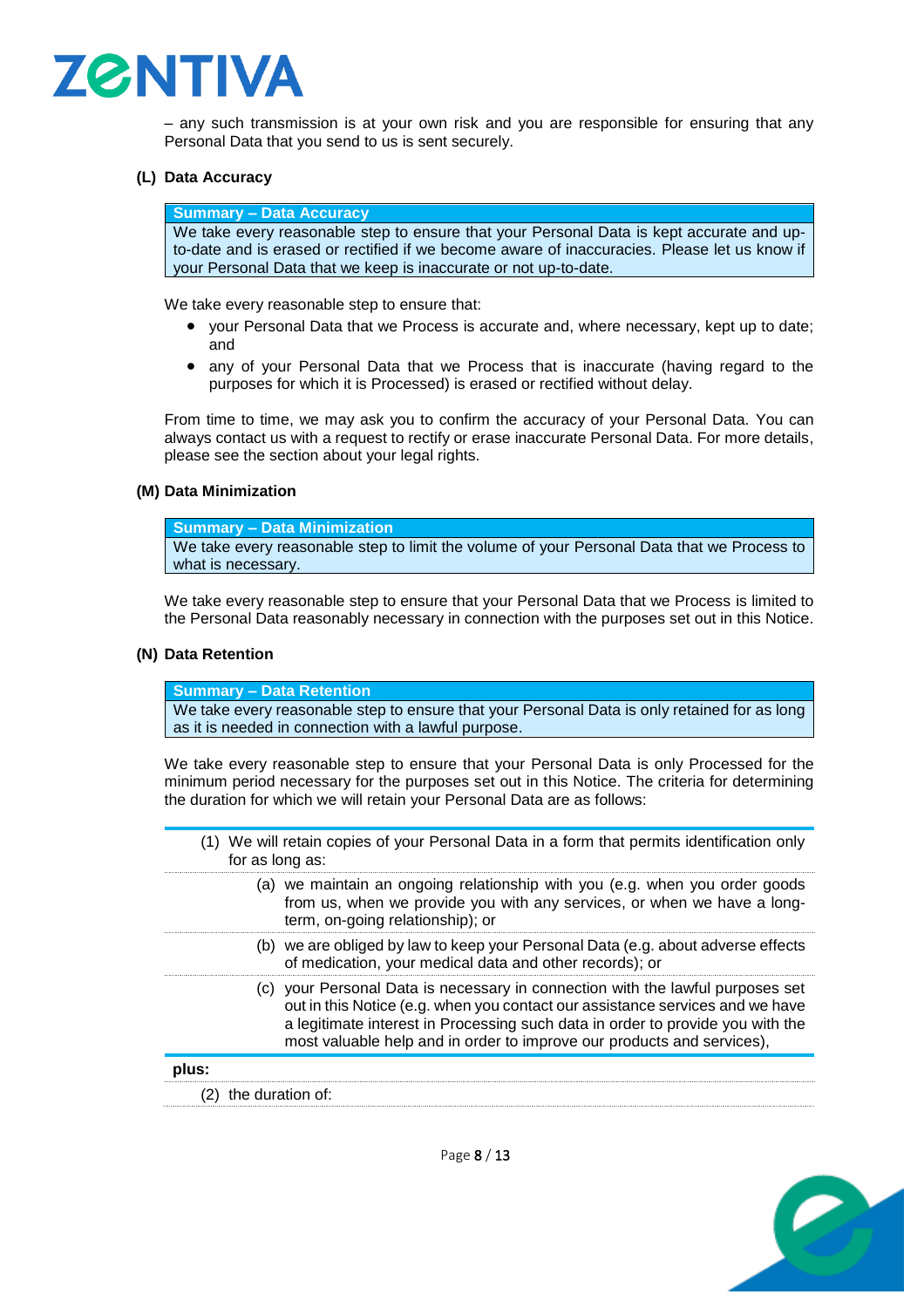

- <span id="page-8-0"></span>(a) any applicable limitation period (i.e. any period during which any person could bring a legal claim against us in connection with your Personal Data, or any authority can initiate legal proceedings in which your Personal Data may be relevant); and
- <span id="page-8-1"></span>(b) an additional two (2)-month period following the end of such applicable limitation period (so that, if a person brings a claim at the end of the limitation period, we are still afforded a reasonable amount of time in which to identify any Personal Data that is relevant to that claim, or if any authority initiates proceedings, we will still possess relevant documentation),

#### <span id="page-8-2"></span>**and:**

(3) in addition, if any relevant legal claims are brought or any other legal procedure is initiated, we may continue to Process your Personal Data for such additional periods as are necessary in connection with that claim or such proceedings.

During the periods noted in paragraphs [\(a\)](#page-8-0) and [\(b\)](#page-8-1) above, we will restrict our Processing of your Personal Data to the storage of, and maintaining the security of, such data, except to the extent that such data needs to be reviewed in connection with any legal claim, or any obligation under applicable law.

Once the periods in paragraphs [\(1\),](#page-7-0) [\(2\)](#page-7-1) and [\(3\)](#page-8-2) above, each to the extent applicable, have concluded, we will either:

- permanently delete or destroy the relevant Personal Data; or
- anonymize the relevant Personal Data.

## **(O) Your Legal Rights**

#### **Summary – Your Legal Rights**

Under applicable law, you may have a number of rights, including: the right not to provide your Personal Data to us; the right of access to your Personal Data; the right to request rectification of inaccuracies; the right to request the erasure, or restriction of Processing, of your Personal Data; the right to object to the Processing of your Personal Data; the right to have your Personal Data transferred to another Controller; the right to withdraw consent; and the right to lodge complaints with Data Protection Authorities. We may require proof of your identity before we can give effect to these rights.

Subject to applicable law, you may have a number of rights regarding the Processing of your Relevant Personal Data, including:

- the right not to provide your Personal Data to us (however, please note that we may be unable to provide you with the full benefit of our Sites, our products, or our services, if you do not provide us with your Personal Data – e.g. we may not be able to process your orders without the necessary details);
- the right to request access to, or copies of, your Relevant Personal Data, together with information regarding the nature, Processing and disclosure of such Relevant Personal Data;
- the right to request rectification of any inaccuracies in your Relevant Personal Data;
- the right to request, on legitimate grounds:
	- o erasure of your Relevant Personal Data; or
		- o restriction of Processing of your Relevant Personal Data;
- the right to object, on legitimate grounds, to the Processing of your Relevant Personal Data by us or on our behalf, especially in case of direct marketing;
- the right to have certain Relevant Personal Data transferred to another Controller, in a structured, commonly used and machine-readable format, to the extent applicable;

Page 9 / 13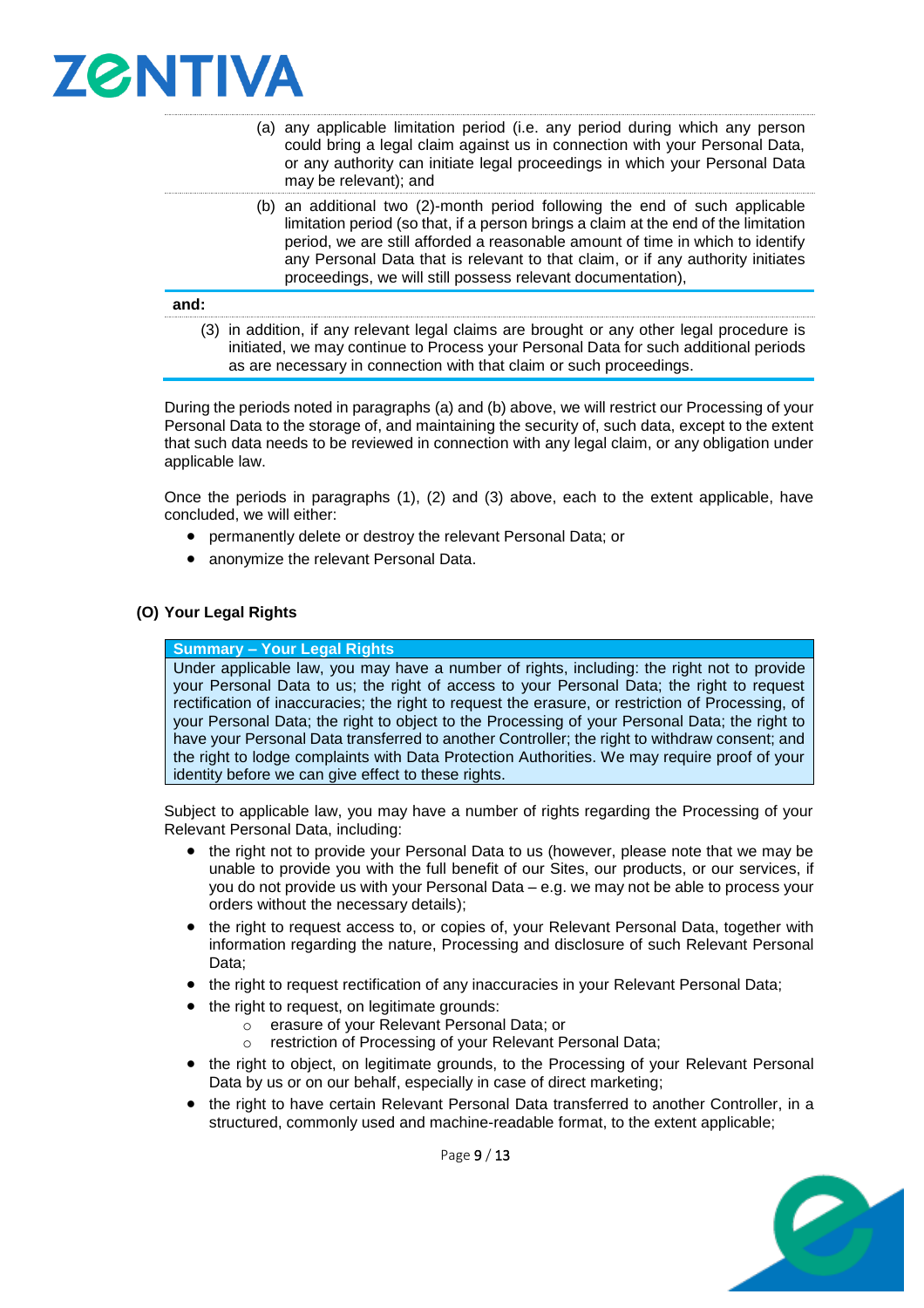

- where we Process your Relevant Personal Data on the basis of your consent, the right to withdraw that consent (noting that such withdrawal does not affect the lawfulness of any Processing performed prior to the date on which we receive notice of such withdrawal, and does not prevent the Processing of your Personal Data in reliance upon any other available legal bases); and
- the right to lodge complaints regarding the Processing of your Relevant Personal Data with a Data Protection Authority (in particular, the Data Protection Authority of the EU Member State in which you live, or in which you work, or in which the alleged infringement occurred, each if applicable).

This does not affect your statutory rights.

To exercise one or more of these rights, or to ask a question about these rights or any other provision of this Notice, or about our Processing of your Personal Data, please use the contact details provided in Section [\(S\)](#page-10-0) below. Please note that:

- we may require proof of your identity before we can give effect to these rights;
- where your request requires the establishment of additional facts (e.g. a determination of whether any Processing is non-compliant with applicable law) we will investigate your request reasonably promptly, before deciding what action to take; and
- where our processing is based on our legal duties, we might not be able to accommodate your request.

# **(P) Cookies and Similar Technologies**

**Summary – Cookies and Similar Technologies** We may Process your Personal Data by placing or reading Cookies and similar technologies.

When you visit a Site, we may place Cookies (a small data file) onto your device, or read Cookies already on your device, subject always to obtaining your consent, where required, in accordance with the law. We use Cookies to record information about your device, your browser and, in some cases, your preferences and browsing habits. This might include our analysis of the ways visitors engage with our sites in order to improve your experience, to provide you with more relevant content and offer you more relevant goods.

We may Process your Personal Data through Cookies and similar technologies.

# **(Q) Terms of Use**

**Summary – Terms of Use** Our [www.zentiva.com/gdpr](http://www.zentiva.com/gdpr) govern all use of our Sites.

All use of our Sites, our products, or our services is subject to our [https://www.zentiva.com/gdpr.](https://www.zentiva.com/gdpr) We recommend that you review our Terms of Use regularly, in order to review any changes that we might make from time to time.

# **(R) Direct Marketing**

**Summary – Direct Marketing**

We may Process your Personal Data to contact you with information regarding products or services that may be of interest to you. You may unsubscribe for free at any time.

We may Process your Personal Data to contact you *via* e-mail, telephone, direct mail or other communication formats to provide you with information regarding products or services that may be of interest to you. If we provide products or services to you, we may send information to you regarding our products or services, upcoming promotions and other information that may be of

Page 10 / 13

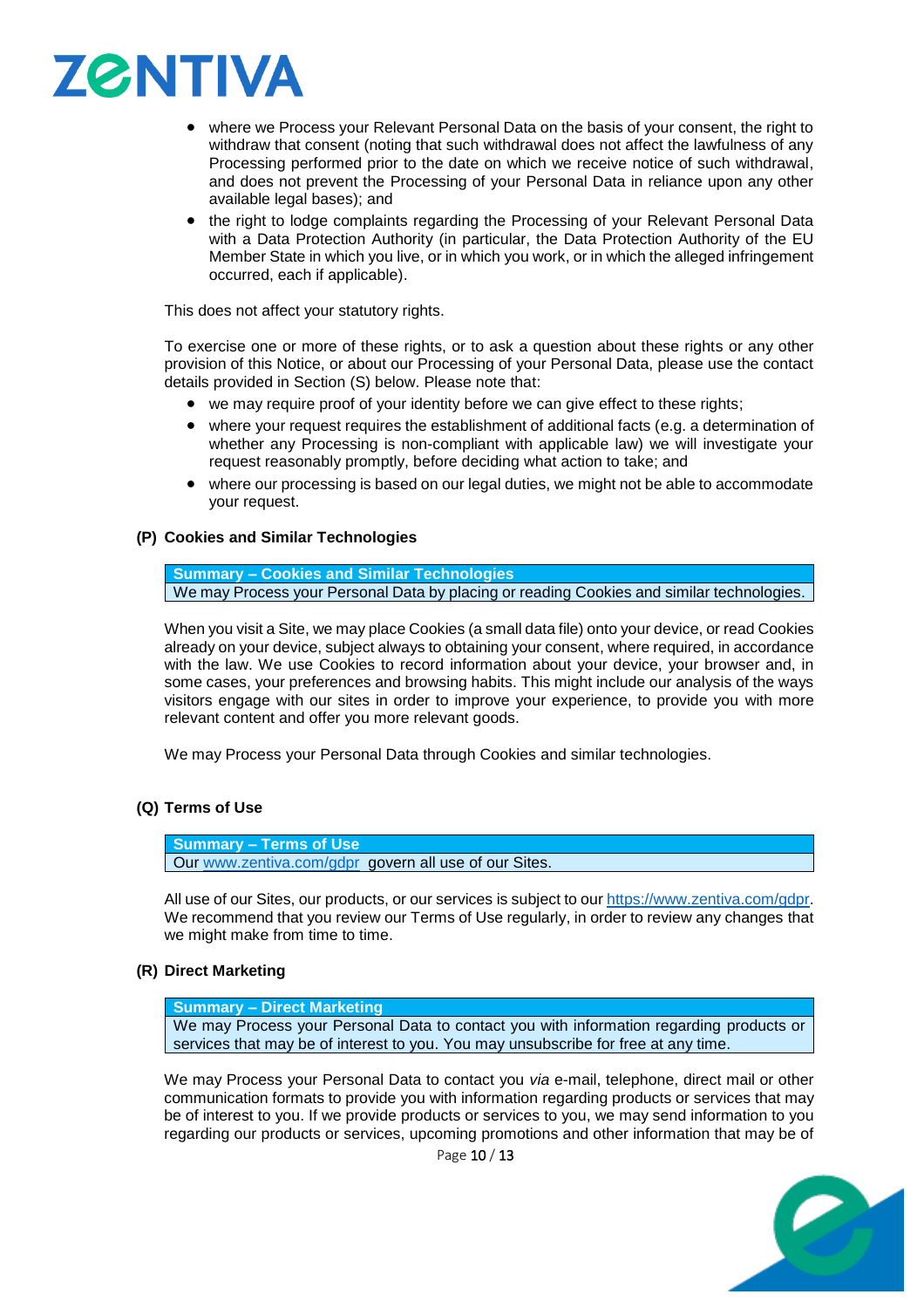

interest to you, using the contact details that you have provided to us and always in compliance with the law.

You may unsubscribe from our promotional e-mail list at any time by simply clicking on the unsubscribe link included in every promotional e-mail that we send. Once you unsubscribe, we will not send you further promotional e-mails, but we may continue to contact you to the extent necessary for the purposes of any products or services you have requested.

# <span id="page-10-0"></span>**(S) Contact Details**

**Summary – Contact Details** You may contact us via post, telephone, or e-mail.

If you have any comments, questions or concerns about any of the information in this Notice, or any other issues relating to the Processing of Personal Data carried out by us, or on our behalf, please contact:

> Michal Merta, MBA, MSc., LL.M (Data Protection Officer) [dpo@zentiva.com](mailto:dpo@zentiva.com) 1 +420 234 363 666

| Name and address of the conjoint data controllers                            | <b>ID</b>        |
|------------------------------------------------------------------------------|------------------|
| Zentiva Group, a.s, U Kabelovny 130, Praha, Czech Republic                   | 28446640         |
| Zentiva, k.s., U Kabelovny 130, Praha, Czech Republic                        | 49240030         |
| Zentiva GmbH, Leonard Bernstein Strasse 10, Wien, Austria                    | FN 129221G       |
| Zentiva Bulgaria Branch, 53-55 Gen. Totleben blvd. Sofia; Bulgaria           | 205052992        |
| Zentiva Group a.s Eesti Filiaal, Tartu mnt 13, Tallinn, Estonia              | 14455359         |
| Zentiva France, 35 rue du Val de Marne, Paris                                | RCS 407710474    |
| Zentiva Pharma GmbH, 50 Brüningstrasse, Frankfurt am Main,<br>Germany        | <b>HRB 95544</b> |
| Winthrop Arzneimittel GmbH, 50 Brüningstrasse, Frankfurt am Main,<br>Germany | <b>HRB 99575</b> |
| Zentiva HU Kft, To utca 1-5 1045 Budapest - Hungary                          | 0109876879       |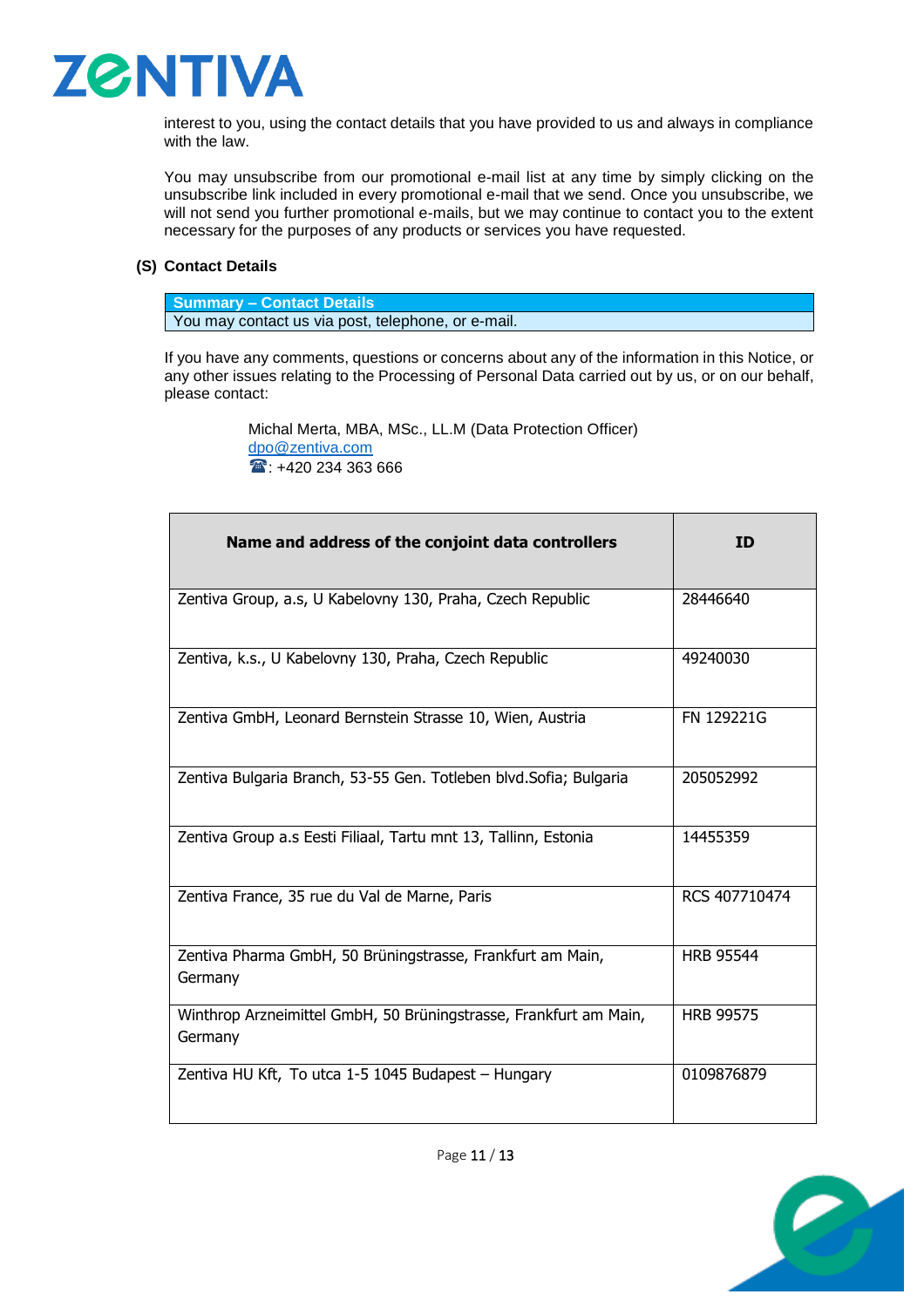

| Zentiva s.r.l, Viale Bodio nº 37/B, 20158 Milano - Italia                                                           | 3510 94       |
|---------------------------------------------------------------------------------------------------------------------|---------------|
| Zentiva Group a.s Filiale Latvija, Gertrudes Street 10/12, Central<br>District, Riga, LV-1010 Latvia                | 40203133064   |
| Zentiva Group a.s Lietuvos Filialas, Jogailos Street 9; Vilnius, Lithuania                                          | 304802584     |
| Zentiva Polska Sp. z.o.o (newco renamed), North Gate Buildings, 17 UI<br>Bonifraterska 17, 00-203, Warszawa, Poland | 0000691403    |
| Zentiva Portugal, Lda, Miraflores Premium I Alameda Fernão Lopes, 16<br>A - 8º piso A, 1495-190 Algés, Portugal     | 503103551     |
| Zentiva S.A,<br>Theodor Pallady street, 50 District 3, Bucharest<br>Romania                                         | 336206        |
| Limited Liability company Zentiva Farma, Tserskaya Street 22, 125009<br>Moscow - Russia                             | 1047796006587 |
| Zentiva International a.s, Einsteinova 24, Bratislava, Slovakia                                                     | 35687355      |
| Zentiva, a.s, Einsteinova 24, Bratislava, Slovakia                                                                  | 31411771      |
| Helvepharm AG, Walzmühlestrasse 60, Frauenfeld Switzerland                                                          | 105859562     |
| Winthrop Pharmaceuticals UK Limited, One Onslow Street, Guildford,<br>Surrey, GU1 4YS, UK                           | 02158996      |

# <span id="page-11-0"></span>**(T) Definitions**

- "**Adequate Jurisdiction**" means a jurisdiction that has been formally designated by the European Commission as providing an adequate level of protection for Personal Data.
- "**Cookie**" means a small file that is placed on your device when you visit a website (including our Sites). In this Notice, a reference to a "Cookie" includes analogous technologies, such as web beacons and clear GIFs.
- "**Controller**" means the entity that decides how and why Personal Data is Processed. In many jurisdictions, the Controller has primary responsibility for complying with applicable data protection laws.
- "**Data Protection Authority**" means an independent public authority that is legally tasked with overseeing compliance with applicable data protection laws.